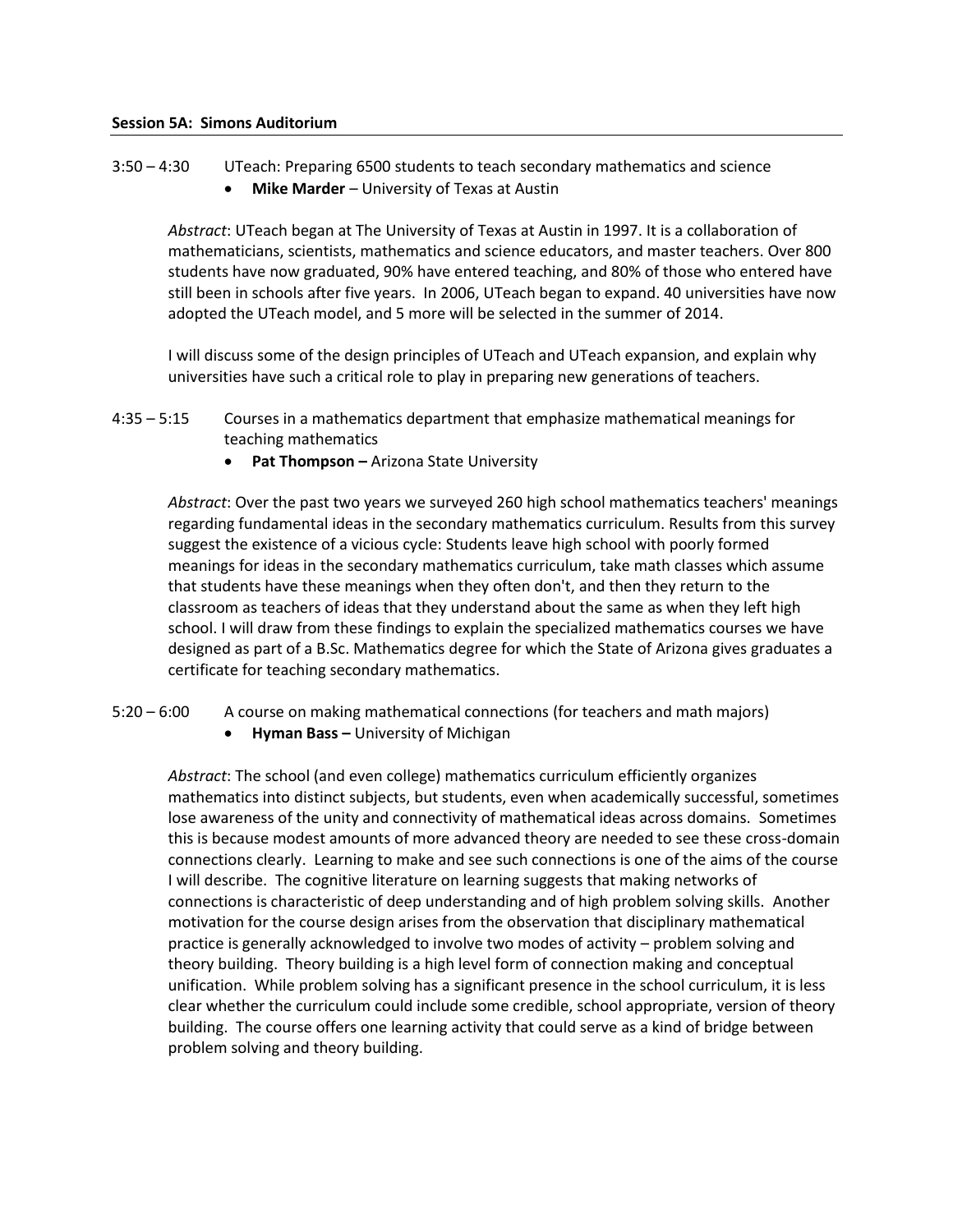- 3:50 4:30 Three specialized mathematics courses for teaching
	- **Beth Burroughs –** Montana State University

*Abstract*: The major in mathematics with a teaching option at Montana State University includes, among other mathematics and education coursework, three specialized courses focusing on mathematics for teaching. The courses are titled Higher Mathematics for Secondary Teachers, Modern Geometry, and Mathematical Modeling for Teachers. Though the courses have been an essential part of our mathematics teaching program at MSU for nearly two decades, the *Mathematical Education of Teachers II* report has provided our faculty members the opportunity to reexamine the content and articulation of these courses. I will discuss some of our successes and challenges in teaching these courses and invite audience members' ideas and reactions.

- 4:35 5:15 The UC Berkeley teaching concentration for math majors
	- **Ole Hald** U. California, Berkeley

*Abstract*: the teaching concentration for math majors at UC Berkeley will be described, and some of the issues associated with teaching this class of students will be discussed.

- 5:20 6:00 Collaboration between mathematicians and mathematics educators at Sonoma State University
	- **Brigitte Lahme** Sonoma State University

*Abstract*: Mathematicians and math educators in the Math department and in the School of Education at Sonoma State University consistently collaborate on a variety of projects in preservice and inservice teacher education. These include co-teaching content courses for elementary and secondary preservice teachers, designing curriculum, and conducting grant funded professional development for teachers in Northern California under the auspice of the North Bay Math Project. In this talk I'll give an overview of the different components of our collaboration and how our work influences the mathematics and education community at our university.